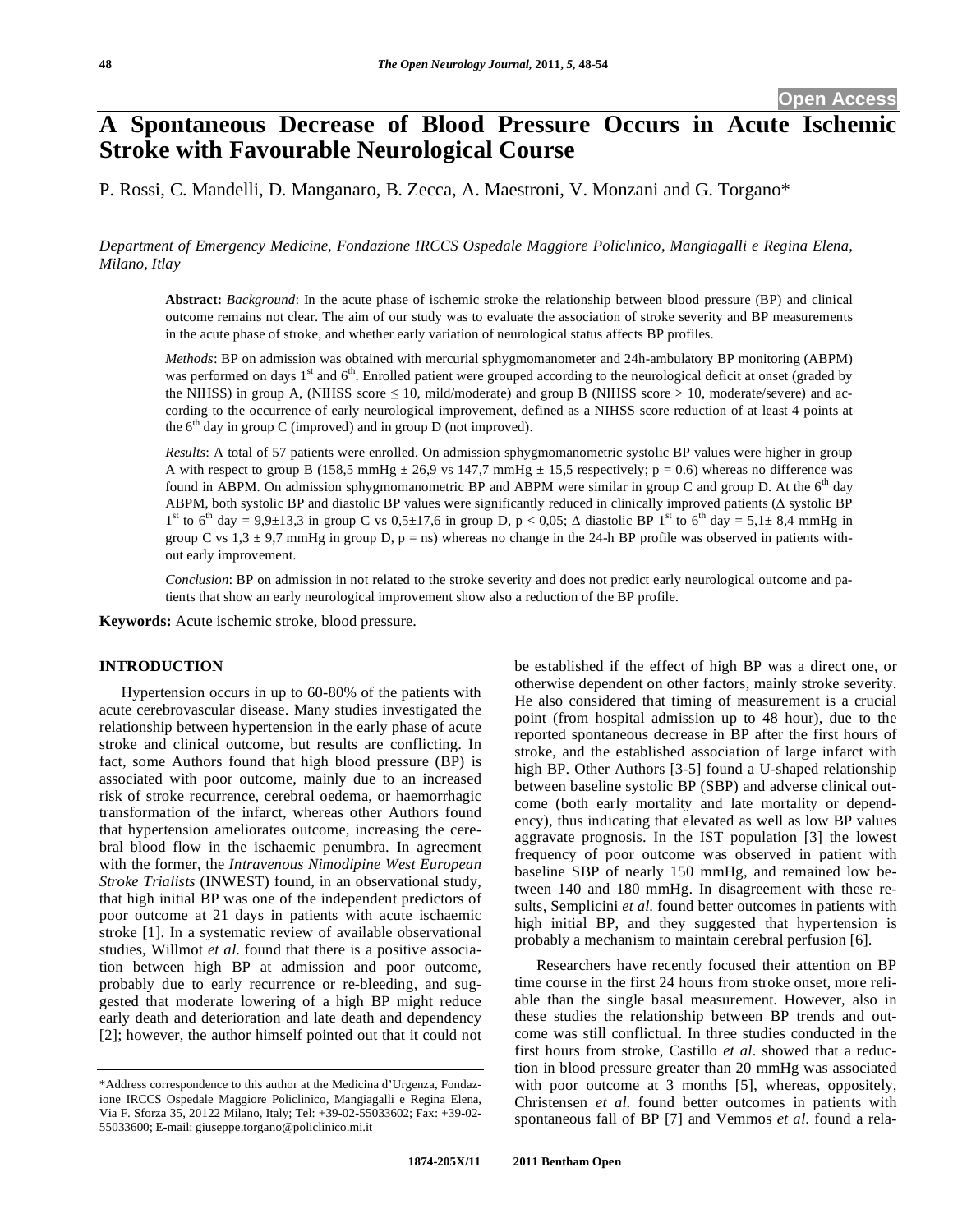tionship between persistently elevated SBP at 24-hours monitoring and subsequent brain oedema formation [8]. In line with the latter, Sartori *et al*. found that a small BP reduction (between 5 and 14 mmHg in mean BP) during the first 24 hours, either spontaneous or drug-induced, was associated with a better prognosis at 3 months, and the lack of BP reduction indicated a more severe stroke and a poorer outcome [9].

At present, the relationship between BP and clinical outcome in acute stroke remains a dilemma: is it hypertension that influence clinical outcome or vice versa is BP rising only an epiphenomenon of stroke severity?

The aim of our study was to evaluate the association of stroke severity and BP measurements obtained with 24hambulatory BP monitoring (ABPM) in the acute phase of stroke, and whether early variation of neurological status affects 24-hour BP profiles.

### **PATIENTS AND METHODS**

#### **Patients**

We prospectively studied 57 patients, mean age 69,4± 13.8 years, range 26-87, consecutively admitted to our Emergency Department (ED) with acute ischaemic stroke with onset within six hours. The study was conducted between January 2004 and April 2006.

The diagnosis of stroke was based on clinical presentation and basal brain CT scan, which was performed in all patients and repeated after 48-72 hours. Stroke severity was graded with the National Institutes of Health Stroke Scale (NIHSS), administered on admission and daily up to the  $6<sup>th</sup>$ day [10]. The pathogenesis of stroke was assessed using the TOAST classification [11], which distinguishes five subtypes of ischaemic stroke: large-vessel atherothrombotic; cardioembolic; small-vessel occlusive disease (lacunar infarct); of other aetiologies; of undetermined cause (incomplete work-up or more than one possible aetiology). The possible involved vascular territory was assessed with the Oxfordshire Community Stroke Project (OCSP) classification, which identifies four subtypes according to clinical features: total anterior circulation infarct (TACI), partial anterior circulation infarct (PACI), lacunar infarct (LACI), and posterior circulation infarct (POCI) [12].

### **Treatment**

Most of the patients were included in the SETIS study (Study Efficacy Tirofiban Ischaemic Stroke), a randomized, double-blind antiplatelet treatment trial [13]. After authorisation for thrombolysisis and adhesion to Sits-Most register, patients presenting within three hours were treated with i.v. r-TPA (a total of 2/57).

### **Exclusion Criteria**

We excluded patients with deep coma, evidence of haemorrhage at CT scan, atrial fibrillation, need of antihypertensive drugs during the acute phase and ABPM registration.

# **BP Measurements Methods and Timing of Measurements**

BP on admission was obtained with mercurial sphygmomanometer. ABPM was performed on days  $1<sup>st</sup>$  and  $6<sup>th</sup>$ ; an automated oscillometric device Mobil-O-Graph was placed in the non-dominant arm. BP readings were obtained every 10 minutes during the day and every 20 min during the night. The accuracy of this device has already been established according to criteria proposed by the British Hypertension Society [14]. Either a large adult or normal adult cuff size was used, as appropriate for the patient's mid-upper-arm circumference.

## **Study Design**

The whole series was divided into these subgroups:

- 1) according to the neurological deficit at onset, graded by the NIHSS:
	- group A, mild/moderate neurological deficit, NIHSS score  $\leq 10$ , 36 patients;
	- group B, moderate/severe neurological deficit, NIHSS score > 10, 21 patients.
- 2) according to the occurrence of early neurological improvement, defined as a NIHSS score reduction of at least 4 points at the  $6<sup>th</sup>$  day [15]:
	- group C, improved, 41 patients;
	- group D, not improved, 16 patients.

# **Statistical Analysis**

For general descriptive statistics mean and SD, median and IQR (in relation to the whether or not they were normally distributed), or frequencies are given for continuous, ordinal or categorical variables. Comparisons of BP and ABPM parameters between groups were made with Student t test for unpaired data; comparisons of frequencies were made with chi-squared or Fisher exact test. Spearman test was used for correlations. Logistic regression analysis was used to evaluate the dependence of BP reduction on the following independent variables: gender, age, type of infarct according to the involved territory (OCSP classification), NIHSS score, early neurological improvement. For this purpose variables were categorised as follows:  $\triangle$ -SBP (difference between mean 24-hours SBP at ABPM, recorded during the  $1<sup>st</sup>$  and the  $6<sup>th</sup>$  day) divided in terziles (0= first, 1=second, 2= third terzile), gender (0=males, 1= females), age, early neurological improvement (NIHSS score reduction  $\geq$ 4 points at the 6<sup>th</sup> day), history of hypertension, territory LACI or TACI  $(0 = no, 1 = yes)$ .

The probability value  $< 0.05$  was considered statistically significant; all probability values were two-sided. For statistical analysis we used SPSS version 14.

# **RESULTS**

A total of 114 ABPM recordings was performed, 70 during the first day, and 58 at the sixth day. Basal recording started within 6 hours from stoke onset. Eleven ABPM recordings were incomplete or not analysable due to artefacts; two patients did not receive the second ABPM recording because they died. For the purpose of the study, we included all the patients with complete and successful recordings at both the first and the sixth day, with a total of 57 patients being included.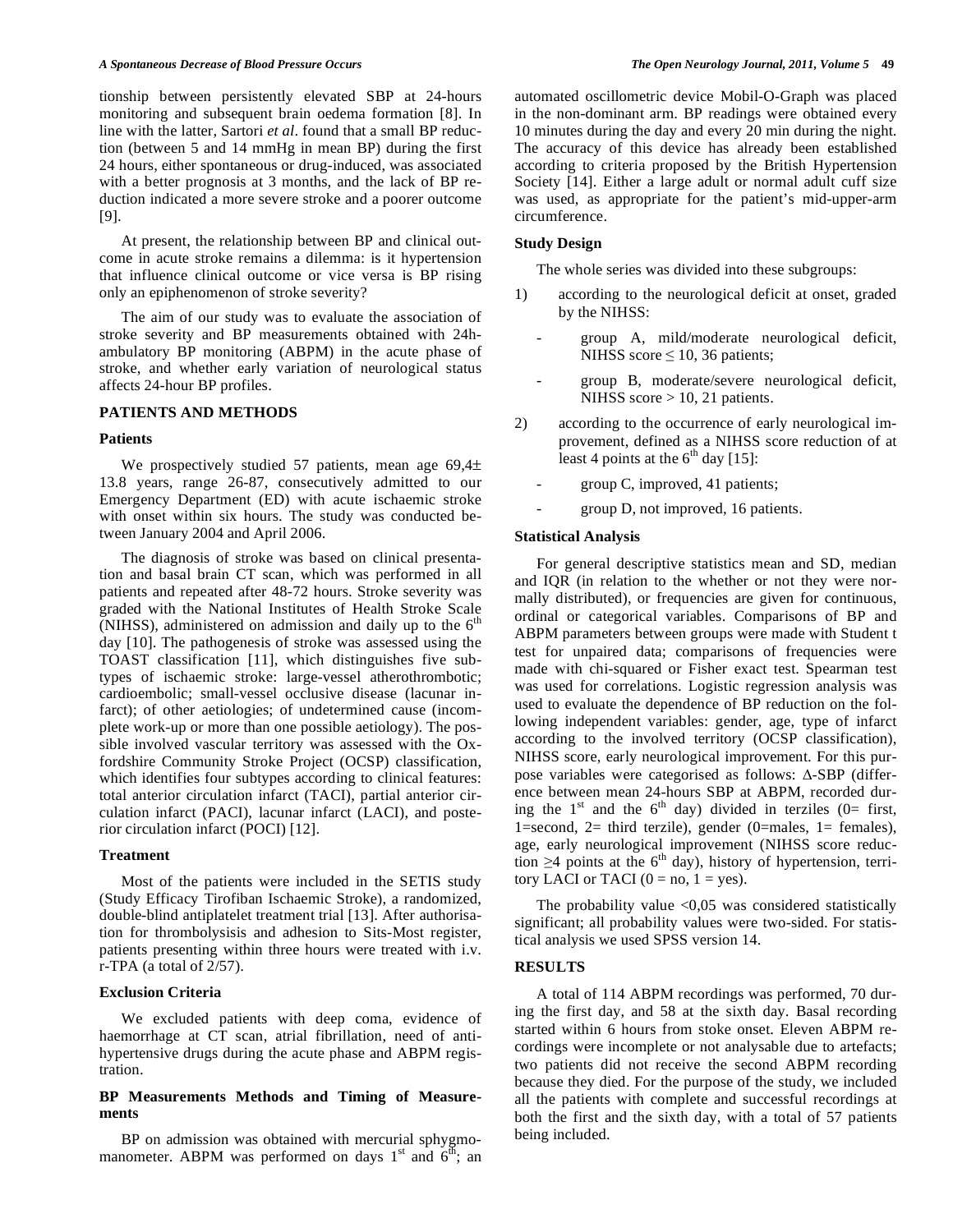#### **Overall Series**

Of the 57 patients included in the study, 28 were males and 29 females; mean age was  $69.5 \pm SD$  13.8 years.

The general characteristics and clinical history of the study population, the distribution of ischemic stroke subtypes according to the OCSP classification and etiopathogenetic subtypes according to the TOAST classification are given in Table **1**, that also shows the characteristics of the patient population divided in the subgroups defined above. Mean NIHSS score at admission in the ED was  $10.5 \pm SD$ 5,3 (IQR: 6-13,5).

No difference was observed as regards the frequency of principals cardiovascular risk factors.

Sphygmomanometric values obtained in the ED were: SBP 154,4  $\pm$  SD 23,7 mmHg (range 100-220), DBP 83,4  $\pm$ SD 13,4 mmHg (range 54-110); 40 patients (70%) were hypertensive according to the cut-off value of 140/90 established by the Hypertension Societies. BP values obtained at ABPM monitoring at presentation and after six days are reported in Table **2**.

Forty-one patients (72%) decreased their NIHSS score by more than 4 points, whereas in the remaining sixteen patients (18%), a less degree reduction or an increase in the score was observed.

As concerns the three-month functional outcome assessed with the Rankin scale, 34 patients had a mRS score of 0-1, five of 2, 13 of 3-4, two of 5, and three died within the

# **Table 1. Basal general, clinical and stroke characteristics in the overall population, and in the subgroups divided according to severity of neurological deficit at presentation (group A and B) and at early follow-up (group C and D, see test). Table reports number and percentage in parenthesis**

|                                                         | Overall<br>$N = 57$ | Group A<br>Mild/moderate<br>$N = 36$ | <b>Group B</b><br>Moder./severe<br>$N = 21$ | <b>Group C</b><br><b>Improved</b><br>$N = 41$ | <b>Group D</b><br>Not improved<br>$N = 16$ |  |
|---------------------------------------------------------|---------------------|--------------------------------------|---------------------------------------------|-----------------------------------------------|--------------------------------------------|--|
| <b>General characteristics</b>                          |                     |                                      |                                             |                                               |                                            |  |
| Gender males                                            | 28 (49 %)           | 20 (56 %)                            | 8 (38 %)                                    | 23 (56 %)                                     | 5(31% )                                    |  |
| Age (mean $\pm$ SD)                                     | $69.4 \pm 13.8$     | $69.8 \pm 12.7$                      | $68.8 \pm 15.9$                             | $67.5 \pm 15.0$                               | $74.4 \pm 8.9$                             |  |
| BMI > 30                                                | 8 (13 %)            | 8(13%)                               | $\boldsymbol{0}$                            | 7(17%)                                        | 1(5%)                                      |  |
| Smoking                                                 | $\boldsymbol{0}$    | $\boldsymbol{0}$                     | $\boldsymbol{0}$                            | $\mathbf{0}$                                  | $\boldsymbol{0}$                           |  |
| <b>Clinical characteristics</b>                         |                     |                                      |                                             |                                               |                                            |  |
| Hypertension                                            | 35 (61 %)           | 21 (58 %)                            | 14 (66 %)                                   | 24 (58 %)                                     | 11 (68 %)                                  |  |
| Dislipidemia                                            | 5(8%)               | $4(10\%)$                            | 1(5%)                                       | 5(12%)                                        | $\boldsymbol{0}$                           |  |
| Atrial fibrillation                                     | 5(8.3%)             | $4(10\%)$                            | 1(5%)                                       | $4(10\%)$                                     | 1(5%)                                      |  |
| Previous stroke/TIA                                     | 3(5%)               | 3(7%)                                | $\boldsymbol{0}$                            | 3(7%)                                         | $\boldsymbol{0}$                           |  |
| <b>Diabetes</b>                                         | 14 (23 %)           | 12 (30 %)                            | $2(10\%)$                                   | 11 (27 %)                                     | 3(16%)                                     |  |
| <b>Stroke characteristics</b>                           |                     |                                      |                                             |                                               |                                            |  |
| Basal NIHSS (mean $\pm$ SD)                             | $10.5 \pm 5.3$      | $7.0 \pm 1.6$                        | $16.4 \pm 4.0$                              | $9.5 \pm 4.6$                                 | $13.3 \pm 6.2$                             |  |
| <b>OCSP</b> classification (vascular territory)         |                     |                                      |                                             |                                               |                                            |  |
| <b>TACI</b>                                             | 16(28%)             |                                      |                                             | 8(19%)                                        | $8(50\%)$                                  |  |
| <b>LACI</b>                                             | 20 (35 %)           |                                      |                                             | 15(375)                                       | 5(31%)                                     |  |
| <b>PACI</b>                                             | 18 (32 %)           |                                      |                                             | 15 (37 %)                                     | 3(18%)                                     |  |
| <b>POCI</b>                                             | $3(5\%)$            |                                      |                                             | 3(7%)                                         | $\mathbf{0}$                               |  |
| <b>TOAST</b> classification (etiopathogenetic subtypes) |                     |                                      |                                             |                                               |                                            |  |
| Large vessels                                           | 15 (26 %)           |                                      |                                             |                                               |                                            |  |
| Cardioembolic                                           | 9(16%)              |                                      |                                             |                                               |                                            |  |
| Small vessels                                           | 14 (25 %)           |                                      |                                             |                                               |                                            |  |
| Undetermined                                            | 19 (33 %)           |                                      |                                             |                                               |                                            |  |
| Other causes                                            | $\boldsymbol{0}$    |                                      |                                             |                                               |                                            |  |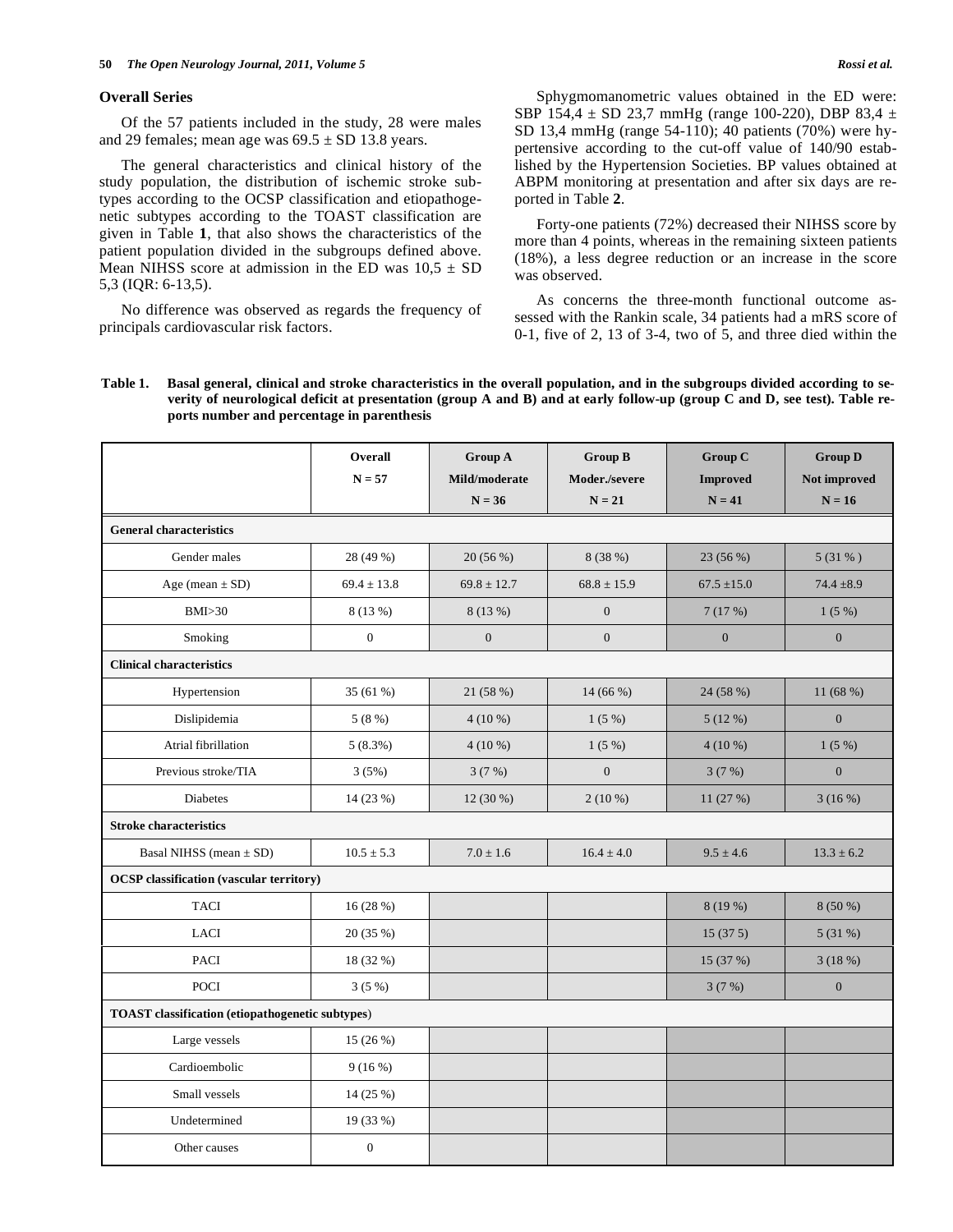end of the follow-up period. There was a strong relationship between early neurological improvement and three-month functional outcome: 36/41 (88%) patients with early improvement at sixth day had a follow-up mRS score  $\leq 2$  at three-month, with respect to 3/16 (18%) in those without early neurological improvement.

**Table 2. Basal BP measurement obtained with Sphygmomanometer at the ED and 24-hour ambulatory BP monitoring (ABPM) during the first and sixth day from stroke onset. Figures represent mean and ± SD. SBP = Systolic blood pressure, DBP = Diastolic blood pressure, HR = Heart rate, PP = pulse pressure** 

| <b>BP</b> method              | measurement | Whole group, $N = 57$<br>$(\text{mean} \pm \text{DS})$ |
|-------------------------------|-------------|--------------------------------------------------------|
| Sphygmomanometer<br>at the ED | <b>SBP</b>  | $158.5 + 26.9$                                         |
|                               | DBP         | $85.8 \pm 13.1$                                        |
|                               | <b>HR</b>   | $80.8 \pm 17.5$                                        |
| ABPM basal                    | <b>SBP</b>  | $140.8 \pm 18.9$                                       |
|                               | <b>DBP</b>  | $81.5 \pm 10.5$                                        |
|                               | <b>HR</b>   | $70.6 + 9.0$                                           |
|                               | PP          | $59.3 \pm 14.1$                                        |
| $ABPM 6^\circ$ day            | <b>SBP</b>  | $133.5 \pm 13.4$                                       |
|                               | <b>DBP</b>  | $77.7 \pm 9.1$                                         |
|                               | <b>HR</b>   | $71.2 \pm 8.3$                                         |
|                               | PP          | $55.5 + 11.4$                                          |

### **Subgroups A and B**

Thirty-six patients had a NIHSS score <10 at presentation (group A, mild/moderate neurological deficit) and 21

patients had a NIHSS score  $\geq$ 10 (group B, moderate/severe neurological deficit). As shown in Table **3**, sphygmomanometric BP values in the ED was higher (thought approaching significance) in less severe strokes with respect to more severe ones (SBP 158,5 mmHg  $\pm$  26,9 and diastolic BP (DBP) 85,8 $\pm$  13,1 in group A vs 147,7 mmHg $\pm$ 15,5 and 79,4 $\pm$ 13,2 mmHg in group B; p = 0.6 and p = 0.08 for SBP and DBP respectively) whereas no difference was found in 24h-mean SBP and DBP values recorded at basal ABPM (SBP  $140,8\pm18,9$  and DBP  $81,5\pm10,5$  in group A vs  $145,1\pm20,6$  and  $79,2\pm11,6$  mmHg in group B; p=ns and p=ns for SBP and DBP respectively). As also shown, 24 hour mean BP measured with ABPM was similar to sphygmomanometric values in severe strokes but very differed in less severe ones.

## **Subgroups C and D**

At the  $6<sup>th</sup>$  day mean NIHSS score was 4.98 $\pm$ 6.0 (IQR: 1-8), with an overall reduction of  $5.5\pm4.2$ . A score reduction  $\geq$ 4 points was observed in 41 patients (group C, early neurological improvement), whereas 16 patients did not reach such a score reduction or increased their scores (group D, not improved).

Basal NIHSS score was significantly different in the two groups (9,5  $\pm$  4,6 in group C and 13,3  $\pm$  6,2 in group D p< 0.05), with a significantly higher prevalence of TACI vascular territory in group D. Mean age was higher in group D with respect to group C (Table **1**).

As shown in Table **4**, BP on admission in the ED was similar in the two groups (SBP 154,4±21,7 and DBP 84,0 $\pm$ 13,2 in group C vs 154,7 $\pm$ 29,0 and 81,8 $\pm$ 14,0 in group D, p=ns and p=ns for SBP and DBP respectively), as well as the 24h-mean BP values at basal ABPM (SBP  $141.4 \pm 20.3$ ) and DBP 80,8 $\pm$ 10,8 in group C vs 144,9 $\pm$ 17,7 and 80,4 $\pm$ 11,2 in group D,  $p=ns$  and  $p=ns$  for SBP and DBP respectively).

At the  $6<sup>th</sup>$  day-ABPM, both SBP and DBP values were significantly reduced in clinically improved patients,

**Table 3. Basal BP measurement obtained with Sphygmomanometer at the ED and 24-hour ambulatory BP monitoring (ABPM) during the first and sixth day from stroke onset. Results are given in relation to severity of stroke (group A and group B, as previously defined). Figures represent mean and ± SD. SBP = Systolic blood pressure, DBP = Diastolic blood pressure, HR = Heart rate, PP = pulse pressure** 

| <b>BP</b> method           | <b>Measurement</b> | Group A, $n=36$<br>Mild/moderate<br>$(\text{mean} \pm \text{DS})$ | Group B, n=21<br>Moderate/severe<br>$(\text{mean} \pm \text{DS})$ | p value   |
|----------------------------|--------------------|-------------------------------------------------------------------|-------------------------------------------------------------------|-----------|
| Sphygmomanometer at the ED | <b>SBP</b>         | $158.5 \pm 26.9$                                                  | $147.7 \pm 15.5$                                                  | $p = .06$ |
|                            | <b>DBP</b>         | $85.8 \pm 13.1$                                                   | $79.4 \pm 13.2$                                                   | $p = .08$ |
|                            | HR                 | $80.8 \pm 17.5$                                                   | $78.2 \pm 23.1$                                                   | <b>NS</b> |
| ABPM basal                 | <b>SBP</b>         | $140.8 \pm 18.9$                                                  | $145.1 \pm 20.6$                                                  | <b>NS</b> |
|                            | <b>DBP</b>         | $81.5 \pm 10.5$                                                   | $79.2 \pm 11.6$                                                   | <b>NS</b> |
|                            | <b>HR</b>          | $70.6 \pm 9.0$                                                    | $72.3 \pm 12.7$                                                   | <b>NS</b> |
|                            | <b>PP</b>          | $59.3 \pm 14.1$                                                   | $65.8 \pm 12.9$                                                   | $p = .08$ |
| ABPM 6° day                | <b>SBP</b>         | $133.5 \pm 13.4$                                                  | $137.9 \pm 22.7$                                                  | <b>NS</b> |
|                            | <b>DBP</b>         | $77.7 \pm 9.1$                                                    | $74.8 \pm 12.4$                                                   | <b>NS</b> |
|                            | <b>HR</b>          | $71.2 \pm 8.3$                                                    | $69.8 \pm 10.2$                                                   | <b>NS</b> |
|                            | PP                 | $55.5 \pm 11.4$                                                   | $63.1 \pm 14.8$                                                   | p < .05   |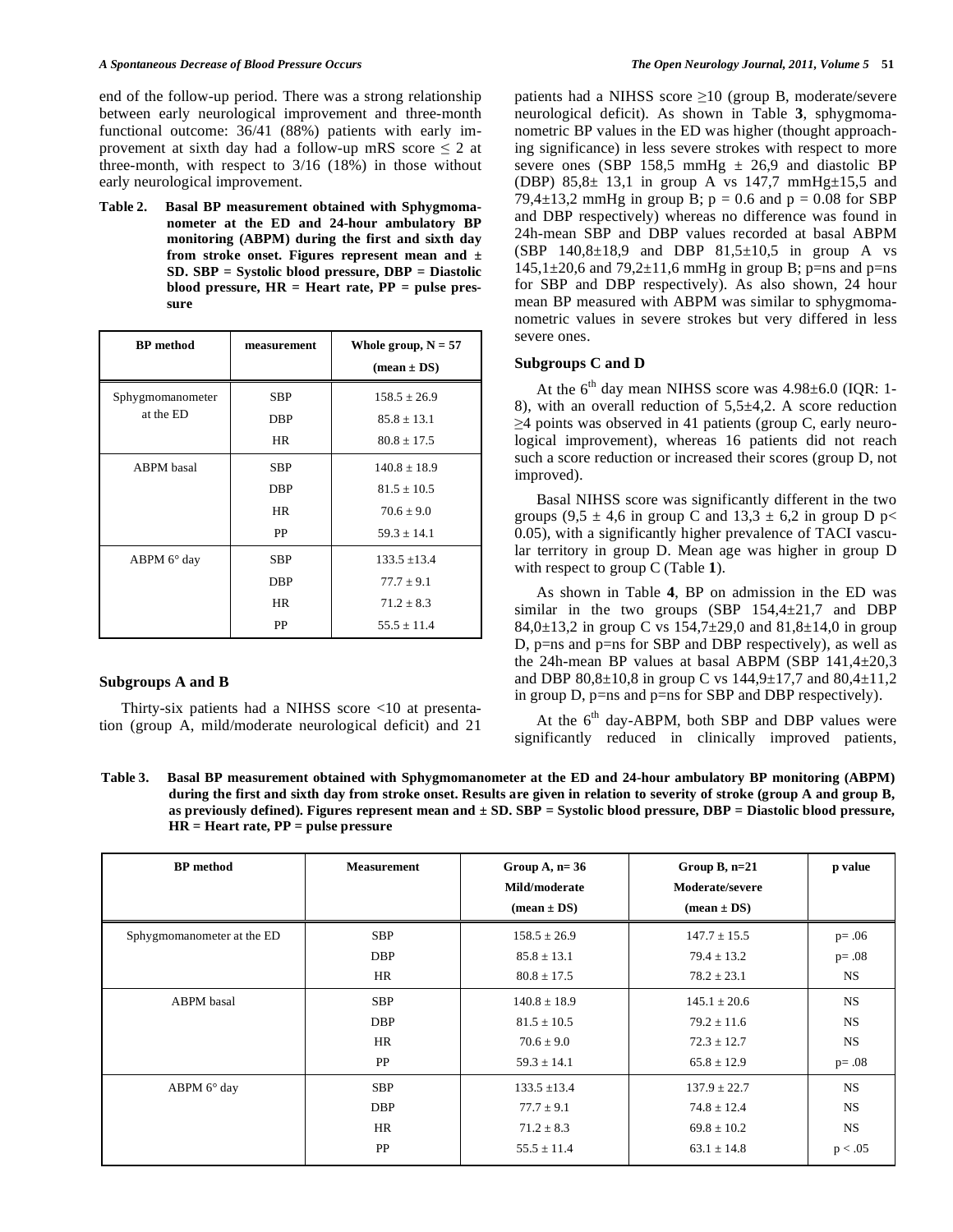**Table 4. Basal BP measurement and 24-hour BP monitoring during the first and sixth day from stroke onset. Results are given in relation to early neurological improvement severity of stroke (group C and group D, as previously defined). Figures represent mean** ± **SE. SBP = Systolic blood pressure, DBP = Diastolic blood pressure, HR = Heart rate, PP = pulse pressure** 

| <b>BP</b> method                                   | <b>Measurement</b> | Group $C$ , n=41<br><b>Improved</b><br>$(\text{mean} \pm \text{DS})$ | Group $D$ , n=16<br>Not improved<br>$(\text{mean} \pm \text{DS})$ | p value   |
|----------------------------------------------------|--------------------|----------------------------------------------------------------------|-------------------------------------------------------------------|-----------|
| Sphygmomanometer at the ED                         | <b>SBP</b>         | $154.4 \pm 21.7$                                                     | $154.7 \pm 29.0$                                                  | <b>NS</b> |
|                                                    | <b>DBP</b>         | $84.0 \pm 13.2$                                                      | $81.8 \pm 14.0$                                                   | <b>NS</b> |
|                                                    | HR                 | $78.9 \pm 18.4$                                                      | $82.1 \pm 23.0$                                                   | NS        |
| ABPM basal                                         | <b>SBP</b>         | $141.4 \pm 20.3$                                                     | $144.9 \pm 17.7$                                                  | <b>NS</b> |
|                                                    | <b>DBP</b>         | $80.8 \pm 10.8$                                                      | $80.4 \pm 11.2$                                                   | <b>NS</b> |
|                                                    | HR                 | $69.3 \pm 9.4$                                                       | $76.2 \pm 11.7$                                                   | P<.05     |
|                                                    | PP                 | $60.6 \pm 14.5$                                                      | $64.4 \pm 12.1$                                                   | NS        |
| $6th$ day ABPM                                     | SBP                | $131.5 \pm 17.1$                                                     | $144.4 \pm 14.6$                                                  | p<.05     |
|                                                    | <b>DBP</b>         | $75.6 \pm 10.2$                                                      | $79.1 \pm 10.9$                                                   | <b>NS</b> |
|                                                    | HR                 | $69.5 \pm 8.9$                                                       | $73.8 \pm 8.7$                                                    | <b>NS</b> |
|                                                    | PP                 | $55.5 \pm 13.2$                                                      | $65.3 \pm 10.7$                                                   | p<.05     |
| $\Delta BP$ 1 <sup>st</sup> to 6 <sup>th</sup> day | <b>SBP</b>         | $9.9 \pm 13.3$                                                       | $0.5 \pm 17.6$                                                    | p<.05     |
|                                                    | <b>DBP</b>         | $5.1 \pm 8.4$                                                        | $1.3 \pm 9.7$                                                     | <b>NS</b> |

whereas no change in the 24-h BP profile was observed in patients without early improvement ( $\triangle$  SBP 1<sup>st</sup> to 6<sup>th</sup> day = 9,9 $\pm$ 13,3 in group C vs 0,5 $\pm$ 17,6 in group D, p < 0,05;  $\Delta$ DBP 1<sup>st</sup> to 6<sup>th</sup> day = 5,1 $\pm$  8,4 mmHg in group C vs 1,3  $\pm$  9,7 mmHg in group  $D$ ,  $p =$ ns) (Fig. 1).



**Fig. (1).** Correlation between the entity of systolic BP decrease ( $\triangle$ SBP from 1<sup>st</sup> to 6<sup>th</sup> day) and the entity of NIHSS score reduction ( $\triangle$ NIHSS from 1<sup>st</sup> to 6<sup>th</sup> day).

The entity of NIHSS reduction at sixth day did not correlate with basal 24 hour systolic BP values, whereas it was inversely correlated with 24 hour BP values at the sixth day (R2: 0,07; p<0,05) (Fig. **2**).

# **DISCUSSION**

A result of present study concerns the relationship between BP and stroke severity. BP measured with sphygmomanometer in the ED was higher in less severe strokes with respect to more severe ones, whereas mean BP values obtained with the basal 24h monitoring were similar. As suggested in previous studies [8], we think that BP values obtained with sphygmomanometer in the ED are influenced by stress and environment reactivity, which less affects the more reliable technique of ABPM and critically ill patients, according to other authors [9]. Notably, BP values recorded with the two methods were greatly different in less severe stroke group, of nearly 18 mmHg in SBP.

A second result concerns the relationship between BP at onset of stroke and clinical neurological outcome. In the two groups with favourable (at least 4 points decrease in NIHSS score) or unfavourable early neurological outcome, sphygmomanometric BP in ED and at basal 24 hour BP monitoring were similar; this does not support the observation that neurological outcome is predicted by BP at stroke onset and supports the hypothesis that hypertension is a compensatory mechanism to maintain an adequate flow in the penumbra. This is line with our observation concerning BP trends and neurological courses: at the  $6<sup>th</sup>$  day monitoring BP was significantly reduced in neurologically improved patients, with a mean decrease in SBP of nearly 10 mmHg (from 141.4 to 131.5 mmHg); oppositely, patients who did not improve, showed the same 24-hour BP profile at the second ABPM monitoring. Moreover the degree of early neurological improvement (NIHSS score reduction) was not related to BP values at basal ABPM, but was significantly related to BP values at the second monitoring. Also Christensen found a different course of BP in severe versus non severe cerebral infarcts, and reports a spontaneous decrease of BP in the first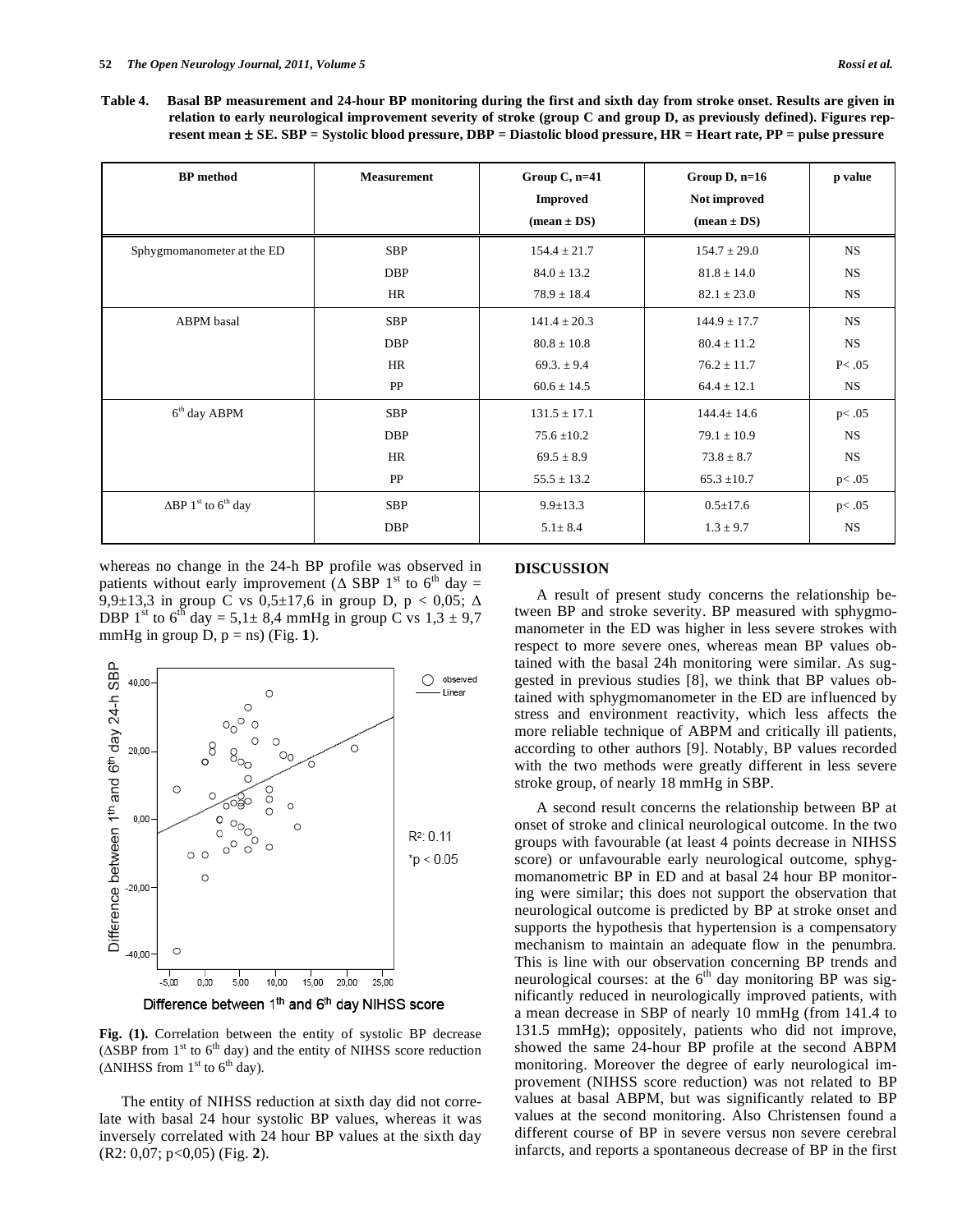

**Fig.** (2). Correlation between 24 h blood pressure values at  $1<sup>th</sup>$  and at  $6<sup>th</sup>$  day from stroke onset and the entity of NIHSS score reduction ( $\triangle$ NIHSS) from 1<sup>st</sup> to 6<sup>th</sup> day.

hours after mild strokes or TIA, a model of early reperfusion of ischemic brain area.

Limits of our study are consistent with the selected population: all the patients with atrial fibrillation, about one third of usual stroke population, were excluded to make possible ABPM technique.

Moreover in our series BP values tend to be lower than other series (it's reported that in a series with a lot of patients with SBP lower than 160 mmHg, a relation between BP and outcome could be missed), and neurological deficit were of moderate degree; this was due to the selection, for therapeutical purpose, of the patients included. In this context, we did not evaluate the prognostic value of hypertension, but simply evaluated pressure profiles, in relation with neurologic course, in patients with homogeneous treatment (SETIS trial).

In conclusion BP on admission in not related to the stroke severity and does not predict early neurological outcome and patients that show an early neurological improvement show also a reduction of the BP profile. Normalization of BP profile could be the consequence of neurological improvement.

# **REFERENCES**

- [1] Ahmed N, Wahlgren G. High initial blood pressure after acute stroke is associated with poor functional outcome. J Intern Med 2001; 249: 467-73.
- [2] Willmot M, Leonardi-Bee J, Bath P. High blood pressure in acute stroke and subsequent outcome: a systematic review. Hypertension 2004; 43:18-24.
- [3] Leonardi-Bee J, Bath PMW, Phillips SJ, Sandercock PAG. Blood pressure and clinical outcomes in the International Stroke Trial. Stroke 2002; 33: 1315-20.
- [4] Vemmos KN, Tsivgoulis G, Spengos K, *et al*. U-shaped relationship between mortality and admission blood pressure in patients with acute stroke. J Intern Med 2004; 255: 257-65.
- [5] Castillo J, Leira R, García MM, Serena J, Blanco M, Dávalos A. Blood pressure decrease during the acute phase of ischemic stroke is associated with brain injury and poor stroke outcome. Stroke 2004; 35: 520-7.
- [6] Semplicini A, Maresca A, Boscolo G, *et al*. Hypertension in acute ischemic stroke. Arch Intern Med 2003; 163: 211-6.
- [7] Christensen H, Meden P, Overgaard K, Boysen G. The course of blood pressure in acute stroke is related to the severity of the neurological deficits. Acta Neurol Scand 2002; 106: 142-7.
- [8] Vemmos K, Tsivgoulis G, Spengos K, *et al*. Association between 24-h blood pressure monitoring variables and brain oedema in patients with hyperacute stroke. J Hypertension 2003; 21: 2167-73.
- [9] Sartori M, Benetton V, Carraro AM, *et al*. Blood pressure in acute ischemic stroke and mortality: a study with noninvasive blood pressure monitoring. Blood Pressure Monitoring 2006; 11:199-205.
- [10] Goldstein LB, Samsa GP. Reliability of the National Institutes of Health Stroke Scale. Stroke 1997; 28: 307-310.
- [11] Adams HPJr, Bendixen BH, Kappelle LJ, Biller J, Lover BB, Gordon DL e Marsh EE. Classification of subtype of acute ischemic stroke: definitions for use in a multicenter clinical trial: TOAST Trial of Org 10172 in Acute Stroke Treatment. Stroke 1993; 24: 35-41.
- [12] Bamford J, Sandercock P, Dennis M, Burn J, Warlow C. Classification and natural history of clinical subtypes of cerebral infarction. Lancet 1991; 337: 1521-6.
- [13] Torgano G, Zecca B, Monzani V, *et al*. Effect of intravenous Tirofiban and aspirin in reducing short-term and long-term neurological deficit in patients with ischaemic stroke. A double-blind, randomized trial. Study of Efficacy of Tirofiban in acute Ischaemic Stroke (SETIS). Cerebrovasc Dis 2010; 29: 275-281.
- [14] Jones CR, Taylor K, Chowienczyk P, Poston L, Shennan A. A validation of the Mobil O Graph (version 12) ambulatory blood pressure monitor. Blood Pressure Monitoring 2000; 5: 233-8.